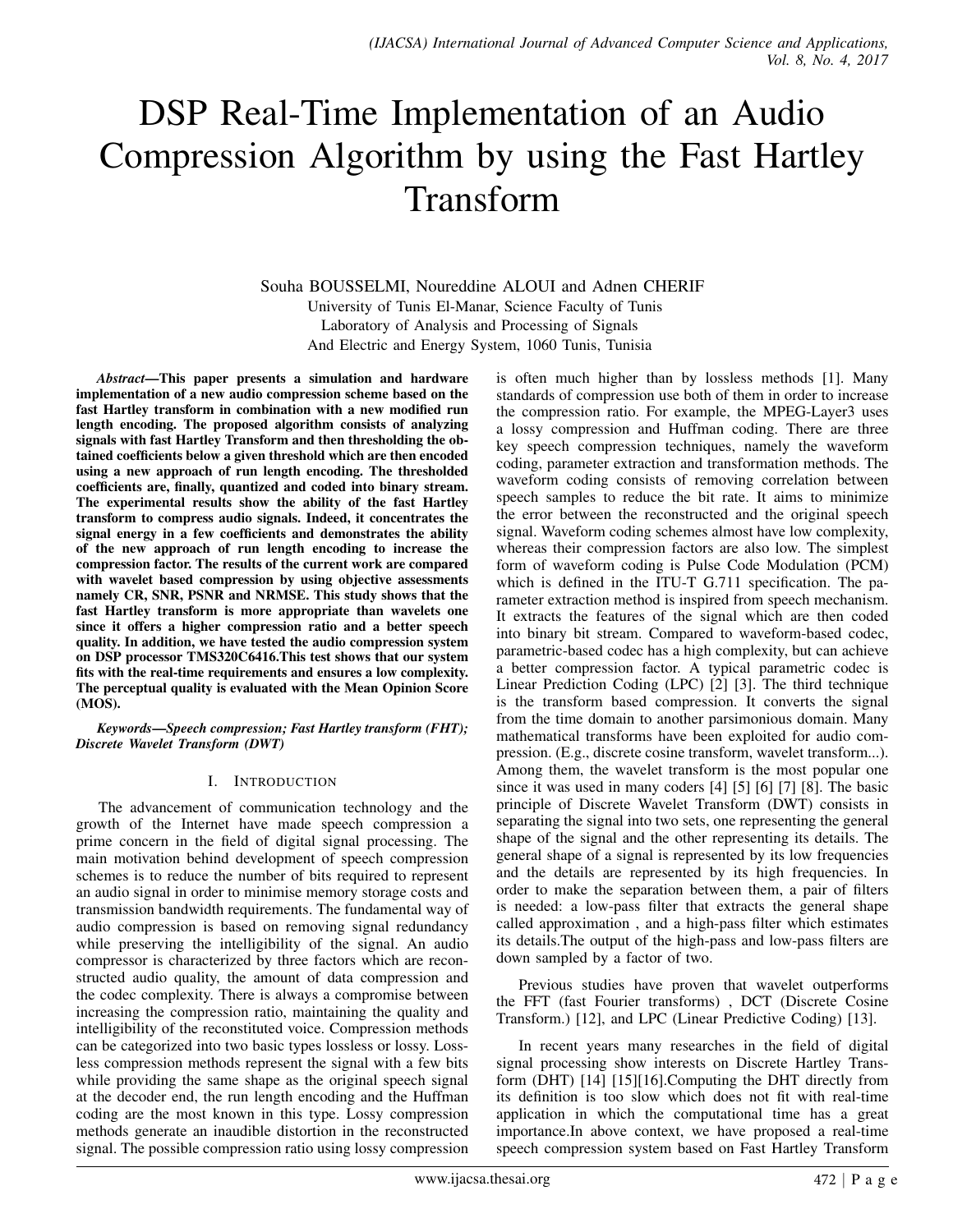(FHT). We have also proposed a modified scheme for Run Length Encoding (RLE) to improve compression factor.

The content of this paper is structured as follows; the next section shows the mathematical formulation for FHT. Section III describes the different stages of the proposed algorithm followed by the evaluation criteria.Section V exposes the simulation results. The real-time implementation is detailed and evaluated in section VI. Finally, we conclude this work in section VII.

#### II. ALGORITHM FORMULATION FOR FHT

The Fast Hartley Transform uses two properties of DHT to reduce the number of computations.The first property is that the kernel for Hartley Transform is periodic.The second is that temporal shifting correspond to multiplication in the frequency domain.The generalized Discrete Hartley Transform (DHT) is defined for sequence x (n) by the following equation:

$$
H(k) = \sum_{n=0}^{N} x(n) \cos\left(\frac{2\pi kn}{N}\right)
$$
 (1)

And the inverse transformation can be defined as:

$$
x(n) = \frac{1}{N} \sum_{n=0}^{N} H(k) \cos\left(\frac{2\pi kn}{N}\right)
$$
 (2)

Where  $cas(x) = cos(x) + sin(x)$ . From the above equations it can be observed that both forward and inverse transformations can be computed in the same kernel except the constant multiplication. Eqn. (1) can also be decomposed as:

$$
H(k) = \sum_{n=0}^{\left(\frac{N}{2}\right)-1} x(n) \quad \cos\left(\frac{2\pi k n}{N}\right) + \sum_{n=N/2}^{N-1} x(n) \quad \cos\left(\frac{2\pi k n}{N}\right) \quad (3)
$$

Let  $n = n + N/2$  in the second summation of Eqn. (3).

$$
H(k) = \sum_{n=0}^{\left(\frac{N}{2}\right)-1} \{x(n) \quad \cos\left(\frac{2\pi kn}{N}\right) + x\left(n+\frac{N}{2}\right)\cos\left(\frac{2\pi k\left[n+\frac{N}{2}\right]}{N}\right)\} \tag{4}
$$

Separating even and odd part of the input points, and representing  $H(2k)$  and  $H(2k+1)$  for even and odd respectively, eqn.4 may be rewritten as:

$$
H\left(2k\right) = \sum_{n=0}^{\frac{N}{2}-1} \left[ x\left(n\right) + x\left(\frac{N}{2} + n\right) \right] \quad \text{cas} \left( \frac{4\pi nk}{N} \right) \tag{5}
$$

$$
H(2k+1) = \sum_{n=0}^{\frac{N}{2}-1} \left[ x(n) + x\left(\frac{N}{2} + n\right) \right] \cos\left(\frac{2\pi n (2k+1)}{N}\right) (6)
$$

A more complete development of the FHT can be found in [13]. The DHT requires  $N^2$  multiplication whereas the FHT requires only Nlog2 N multiplication.

#### III. THE PROPOSED ALGORITHM

The block diagram of the proposed compression system is illustrated in Fig. 1. The different steps of the system are explained in the succeeding paragraphs.



Fig. 1. Block diagram of a the proposed speech

# *A. Fast Hartley transform*

The first step of our approach consists in decomposing the speech signal using FHT. It converts the temporal representation of a signal into a frequency representation. This domain transformation reduces the redundancy and decorrelates the signals samples, so, decreases the bitrates of transmission. The FHT concentrates speech information into a few coefficients as shown in Fig. 2. Therefore, after analyzing the Hartley transform of a signal, many coefficients will either be zero or have negligible magnitudes.



Fig. 2. Normalized hartley coefficients of speech signal(sx20.wav)

# *B. Thresholding*

Thresholding is the most important step in a transform based compression; it consists of rejecting the coefficients of the FHT transform inferior to a given threshold. There are different methods of thresholding, such as the hard and the soft thresholding which are the commonly used methods. In this work we have used the hard thresholding given by this equation:

$$
C_{Re} = \begin{cases} C_{Re} & if \left| C_{Re} \right| \ge T \\ 0 & otherwise \end{cases}
$$
 (7)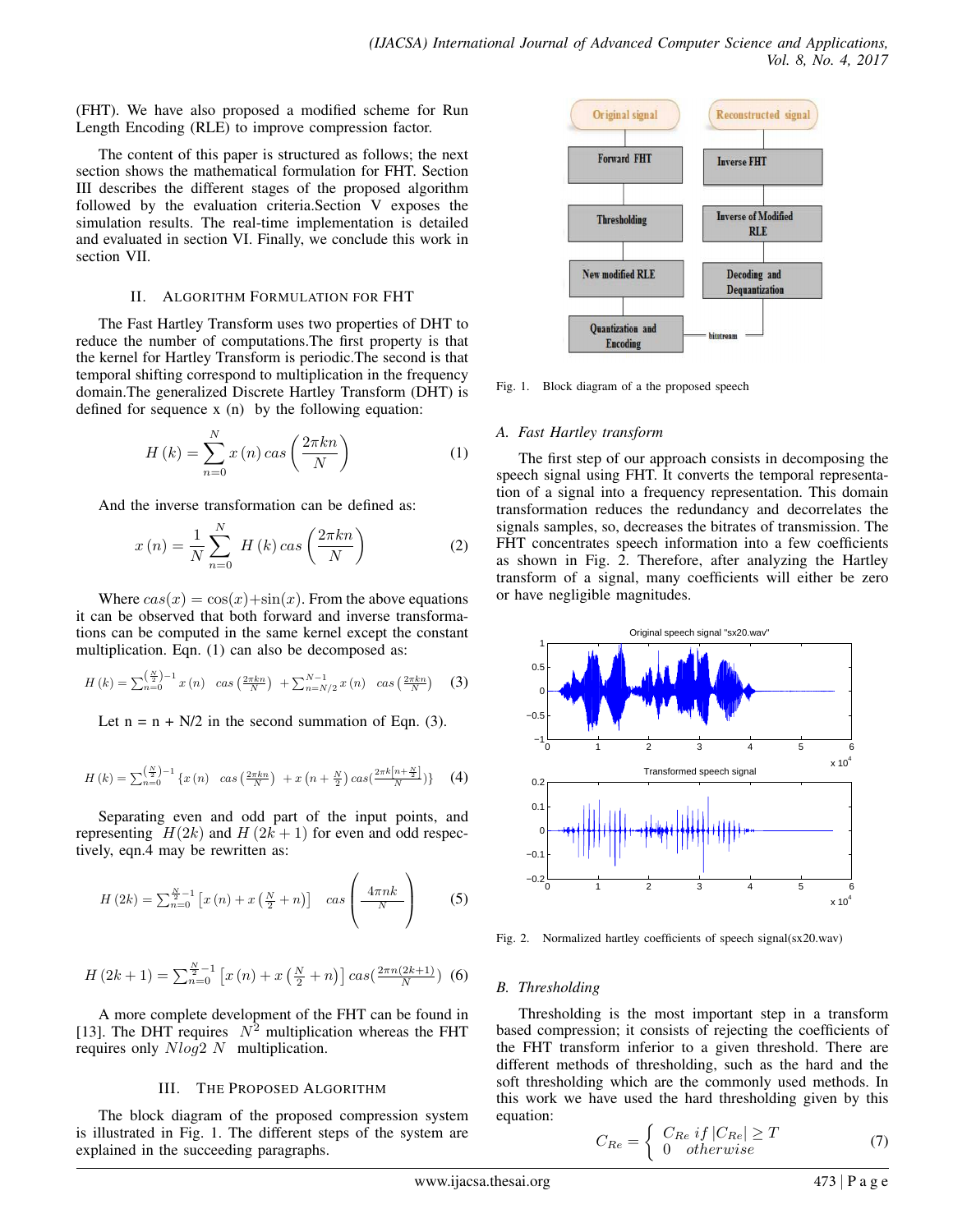#### *C. Modified Run Length Encoding*

The majority techniques based on transform coding use the zero run length encoding (ZRLE). Indeed, the thresholding increases the number of consecutive zeros. ZRLE is a very simple method of data compression in which a run of zeros is encoded using two values. The first value indicates the start of the sequence while the second value indicates the number of zeros in this sequence. For example, the sequence 1,0,0,0,0,0,2,0,0,0,0,0,0 would be encoded as 1, 0, 5, 2, 0, 6. Compression factor (CR) for this example is 2.6.

As we can see from the above example, ZRLE works better with data where there are successive runs of zeros.If the number of zeros in each run is longer than two, compression factor will be greater than or equal to 1. Whereas, many single zeros in data make expansion of data instead of compression.In order to overcome this problem and to increase the compression factor, we have proposed a modified scheme of run length encoding which takes into account that the speech signal is normalized to the range [-1,1] .

It consists first of replacing the samples of amplitude 1 by 0.99 and -1 by -0.99. Then, we code the each run of zeros by a one value which represent at the same time the start of the sequence and the number of zeros. The proposed modified run length encoding overcomes the problems of the classic ZRLE and increases the compression factor. Example1:

Input =  $\{0.6, 0.2, 0.8, 0, 0, 0, 0.9, 0\}.$ 

Output with MRLE =  $\{0.6, 0.2, 0.8, 4, 0.9, 1\}$ : CR=1.3.

Output with ZRLE =  $\{0.6, 0.2, 0.8, 0, 4, 0.9, 0, 1\}$ : CR=1.

#### Example2:

Input=  $\{0, 0.2, 0.3, 0, 0.8, 0.3, 0, 0.5, 0\}.$ 

Output with MRLE= {1, 0.2, 0.3, 1, 0.8, 0.3, 1, 0.5, 1}: CR=1.

Output with ZRLE= {0, 1, 0.2, 0.3, 0.1, 0.8, 0.3, 0, 1, 0.5, 0, 1}: CR=0.75(expansion).

#### Exemple3:

Input=  $\{0, 0, 0, 0, 0.2, 0.3, 0, 0, 0, 0\}$ .

Output with MRLE= {4, 0.2, 0.3, 4}: CR=2.5.

Output with RLE=  $\{0, 4, 0.2, 0.3, 0, 4\}$ : CR =1.66. The signal is reconstructed by checking the type of each sample. Thus, the integer type of data informs about the number of zeros whereas the non-integer values present necessarily the samples of the signal.

#### IV. EVALUATION CRITERIA

The metrics used for the assessment of the quality of reconstructed signal are either objective or subjective. Objective evaluation criteria are based on mathematical parameters which do not require much material and time consumption.The majority of these criteria are defined in the temporal domains. Some frequently used metrics are listed below.

Compression ratio (CR)

$$
C = \frac{length(x(n))}{length(c(n))}
$$
 (8)

 $c(n)$ , is the compressed signal.

Signal to noise ratio (SNR)

$$
SNR = 10\log_{10}\left(\frac{\delta_x^2}{\delta_e^2}\right) \tag{9}
$$

Where,  $\delta_x^2$  is the mean square of the speech signal and  $\delta_e^2$  is the mean square difference between the original and reconstructed signals.

Peak Signal to noise ratio (PSNR)

$$
PSNR = 10\log_{10}\frac{NX^2}{|x - r|^2}
$$
 (10)

 $N$ , is the length of the reconstructed signal,  $X$ , is the maximum absolute square value of the signal and  $|x - r|^2$ is the energy of error between the reconstructed and original signal.

• Normalized root mean square error (NRMSE)

$$
NRMSE = \sqrt{\frac{(x(n) - r(n))^2}{(x(n) - \mu_x(n))^2}}
$$
(11)

 $x(n)$ , is the speech signal,  $r(n)$  is the reconstructed signal, and  $\mu_x(n)$ <sup>2</sup> is the mean of the speech signal.

• Absolute Category Rating

Several methods for subjective assessment are used in literature which are described in ITU-T Recommendation P.830.The most commonly used evaluation method is the absolute category rating (ACR) in which a group of listeners listen to audio sequences and then judge the perceived quality according to a rating scale. The ACR is frequently used in ITU-T applications like G711, G728, G711.The average numeric score over all experiments provides a score called Mean Opinion Score (MOS). We present in the table below the correspondence between the scores and the different quality judgments.

| TABLE I. | RATING SCALE AND DESCRIPTIONS FOR THE ABSOLUTE |
|----------|------------------------------------------------|
|          | CATEGORY-RATING (ACR) TEST                     |

| Rating | ACR description-MOS |
|--------|---------------------|
|        | Excellent           |
|        | Good                |
|        | Fair                |
|        | poor                |
|        | Bad                 |

#### V. TEST AND RESULTS

In this section, a Matlab program has been developed to implement the speech compression codec based on FHT with MRLE. To evaluate the efficiency of the developed algorithm, a comparative study between the wavelet based compression and the proposed system is performed using objective criteria; CR, SNR, PSNR and NRMSE. In all simulations, only source speech signals extracted from the TIMIT database are exploited [14].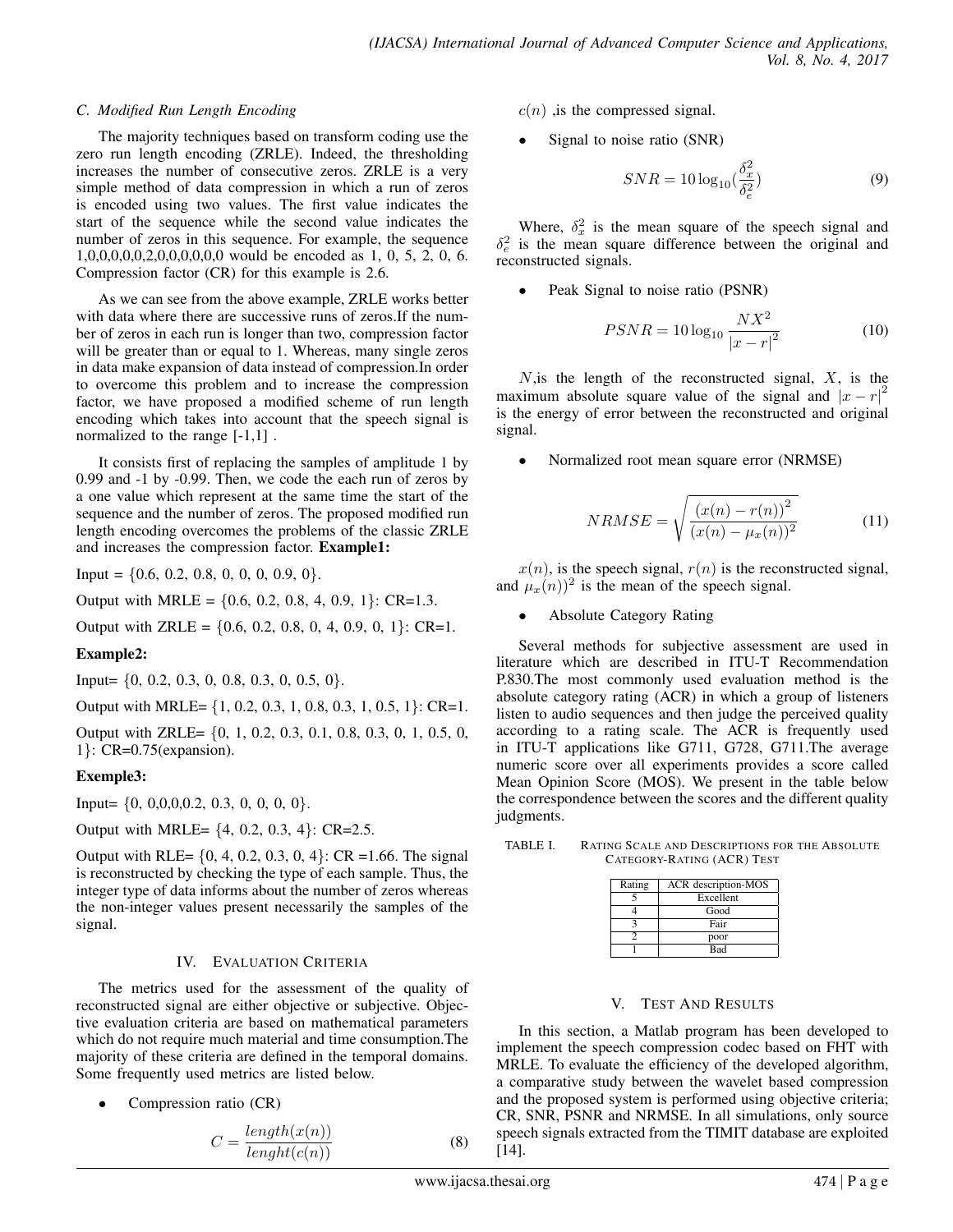Throughout the figures below,it is observed that the proposed system rates are better than those obtained by DWT based compression. Fig.6 reveals the superiority of the proposed algorithm. In fact, it gives the lowest NRMSE. The results of SNR and PSNR show a gain of 2db compared to the wavelet based compression. The compression factor reached by the proposed algorithm is increased from 2.5 to 7. To prove the reliability of the proposed system in preserving the speech quality, we have compared the objective criteria (SNR, PSNR and NRMSE) obtained by applying FHT and the adopted algorithm. So, we have remark that the criteria are maintained the same which demonstrates that the proposed system does not affect the signal quality.



Fig. 3. Compression Ratio (CR) variation using FHT, MFHT and DWT algorithms



Fig. 4. Signal to noise ratio variation using FHT, MFHT and DWT algorithms



Fig. 5. Peak to noise ratio variation using FHT, MFHT and DWT algorithms



Fig. 6. Normalized mean square error variation using FHT, MFHT and DWT algorithms

# VI. REAL-TIME IMPLEMENTATION BASED ON DSP

Real-time test has a great importance, especially for audio applications which have a strict timing constraints such as audio streaming. In real-time application, the input signal and the generated output can be processed continuously that explains that the mean processing time per sample is lower than the sampling period. So, we have tested our algorithm on a flexible platform which convenient with the particularity of our application. For this purpose we have used a developed starter kit containing a DSK board based on DSP-TMS320C6416 and the software tool (Code Composer studio). We have also used a rapid prototyping tool from Mathworks.

# *A. DSK C6416 Overview*

The DSK C6416 board includes a fixed point digital signal processor TMS320C6416 which operates with a clock frequency of 1GHz. It is also equipped with audio codec TLV320AIC23 (AIC23) that provides analog-to-digital conversion (ADC) and digital-to-analog conversion (DAC) functions with a selecting sampling rate ranged of alternative settings from 8 to 96 kHz. As indicated in the figure bellow the DSK board has four connections which provide analog inputs and outputs: A microphone input port, a line in port, a line out port, and a headphone port. The DSK board includes 16 MB (megabytes) of synchronous dynamic RAM (SDRAM) and 512 kB (kilobytes) of flash memory.The TMS320C6416 is based on the very long instruction word (VLIW) architecture, which is well suited for numerical intensive algorithms. The internal program memory is structured so that a total of eight instructions can be fetched every cycle. For example, with a clock rate of 1 GHz, the C6416 is capable of fetching eight 32 bit instructions every  $1/$  (1 GHz) or 1.0 ns. Fig. 7 presents an overview of the Spectrum Digital DSK board and the AIC23 Codec.



Fig. 7. TMS320C6416 DSK development board from Texas instruments

#### *B. Rapid Prototyping Technology*

For a rapid prototyping of real-time applications on DSP processor, we have used the Embedded Target for C6000 DSPs Platform and RTW (Real-time Workshop). They convert the Simulink model into efficient C code specifically for C6000 processors. MATLAB Link for CCS Development Tools interface with TI CCS (code composer studio) to produce an executable that is loaded into the DSK-C6416. Fig. 8 shows the general scheme for communication between Matlab \ Simulink and the embedded DSP target;

Fig.9, shows the designed Simulink model for implementing the audio codec based on FHT and on TMS320C6416.The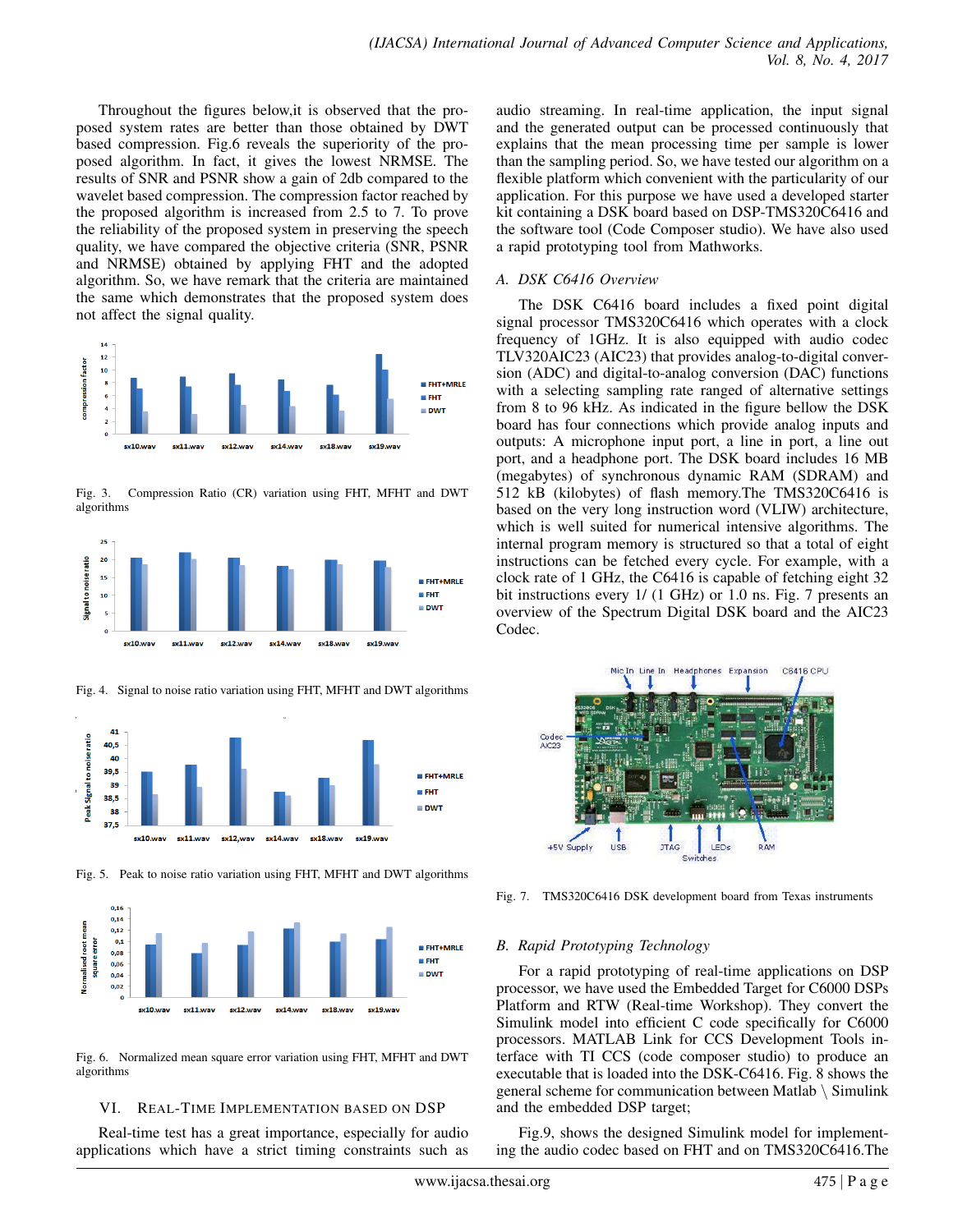

Fig. 8. Flow Diagram connecting Simulink and Real Time Workshop with DSK C6416

DSK-C6416 block has a prime importance. Indeed it provides access to the processor hardware settings. It is extracted from the C6000 Target Preferences library.



Fig. 9. Simulink model of audio compression system on TMS320C6416

Fig.10 shows the Simulink blocks of FHT, which is executed using a TSK thread of DSP/BIOS. This latter is a scalable real-time kernel designed to be used by applications that require a real-time scheduling and synchronization. It provides preemptive multi-threading, hardware abstraction, real-time analysis, and configuration tools. It is also designed to minimize CPU requirements and memory on the target [15]. The Simulink block "compression algorithm" presents a subsystem that contains the different stages of the compression algorithm.



Fig. 10. Simulink model of the proposed audio codec

In order to validate the performances of the proposed speech compression algorithm, we have calculated the number of cycles and the memory consumption. Table II presents the number of cycles in MCPS and the memory consumption in kilobytes (KB) required to running the audio compression system. From the above table, we can remark that total MCPS re-

TABLE II. CYCLE COUNT AND MEMORY CONSUMPTION OF THE PROPOSED SPEECH COMPRESSION ALGORITHM

| Algorithm                  | Total (MCPS) | Memory consumption (Ko) |
|----------------------------|--------------|-------------------------|
| Compression with DSP /BIOS | 5.033        | 234                     |
| Without DSP/BIOS           | 37.146       | 200                     |

quired for running the FHT code decreases by using DSP/BIOS tool. The CPU speech and the memory consumption meet the real time processing requirements of TMS320C6416 (CPU speed  $= 1$  GHz, 512KB of flash memory and 16MB of SRAM). Compared to the results obtained in [16], which highlights a real-time implementation of speech compression using wavelet, our work brings some improvements in term of complexity. Due to the accuracy of subjective evaluation, we have considered the listening test ACR. 10 volunteers have evaluated the quality of the sentences generated from the headphone connected on the DSP board. The tested sentences are pronounced with different dialects (English, French and Arabic). The mean opinion scores (MOS) resulted from the listening ACR is 4 which is close to the MOS of the pulse code modulation (PCM). From this test we have noticed that the change of dialect does not affect the quality of our algorithm.

### VII. CONCLUSION

In this paper, a new speech compression algorithm using fast Hartley transform combined with a modified run length encoding scheme has been presented.The proposed algorithm proves its reliability to improve the speech compression ratio without affecting the signal quality referring to the performance evaluation made using the objective criteria such as: CR,SNR,PSNR and NRMSE. In this context, a comparative study with the wavelet based compression has demonstrated that the application of our algorithm increases the compression factor from 2,5 to 7 without sacrificing neither the speech intelligibility nor the quality. Finally, the real-time test of speech compression codec has been successfully implemented in TMS320C6416 platform and reveals that the proposed algorithm has significantly decreased the system complexity mostly when DSP/BIOS is intervening.

As a future work, we tend to integrate a voice activity detection(VAD) to improve the coder performances.

# **REFERENCES**

- [1] K.Sayood, "Introduction to Data Compression, Third Edition", *Morgan Kaufmann Publishers*, 2006.
- [2] M.R. Madane, Z. Shah, R. Shah, S. Thakur, "Speech Compression Using Linear predictive Coding", Proceeding of the international workshop on machine Intelligence Research (MIR Day GHRCE- Nagpur) 2009 MIR Labs
- [3] P. Venkateswaran, A. Sanyal, S. Das, R. Nandi, S. K. Sanyal, "An Efficient Time Domain Speech Compression Algorithm Based On LPC and Sub-Band Coding Techniques", *J*ournal of Communication, vol. 4, no. 6, july 2009.
- [4] Aloui, Noureddine, Chafik Barnoussi, and Adnane Cherif. "New algorithm for QMF banks design and its application in speech compression using DWT" *I*nt. Arab J. Inf. Technol. 12.1 (2015): 86-93.